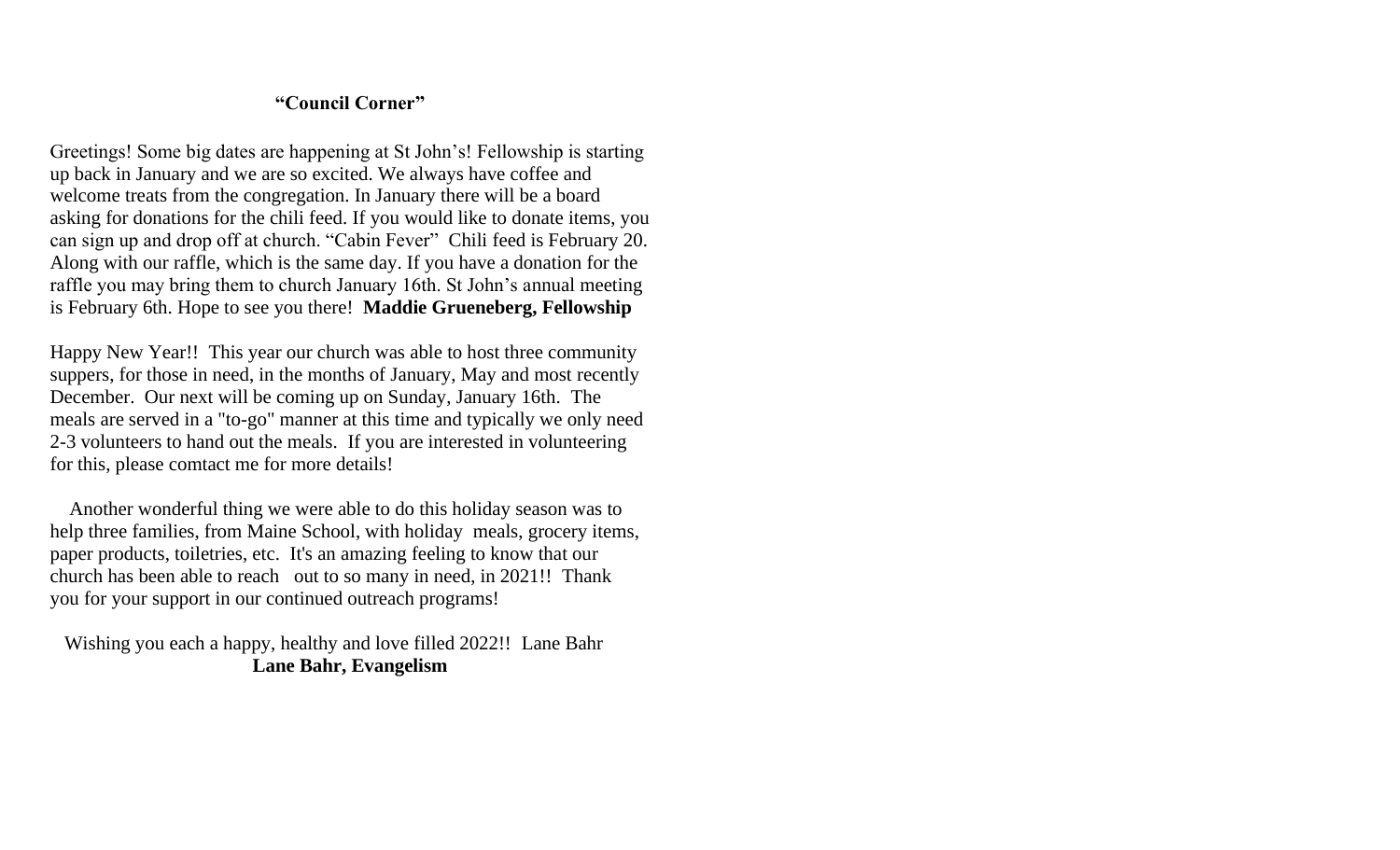**Council Members.** Here is a list of Council Members. Please contact them with any concerns or issues you may have. Council meets once a month and welcomes input from the congregation.

President: Sue Cooley – 715-675-8566; [cooley1512@outlook.com](mailto:cooley1512@outlook.com) Vice President: Barb Paulsen – 715-845-9884; [ericbarbp@aol.com](mailto:ericbarbp@aol.com) Treasurer: Perry Kufahl – 715-675-1383; pnskufahl@outlook.com Secretary: Shelley Kufahl – 715-675-1383; [pnskufahl@outlook.com](mailto:pnskufahl@outlook.com) Trustees: Curt Cooley – 715-571-4057; [usfcool@gmail.com](mailto:usfcool@gmail.com) Scott Oestreich – 715-675-4360; [scottsmachinellc@gmail.com](mailto:scottsmachinellc@gmail.com) Evangelism: Lane Bahr – 715-297-0017; [lucylane35@hotmail.com](mailto:lucylane35@hotmail.com) Fellowship: Madeline Grueneberg – 715-574-9095; [MadelineSchwede@aol.com](mailto:MadelineSchwede@aol.com) Education: Jan Mueller – 715-675-9558; [dmjm5455.wau@gmail.com](mailto:dmjm5455.wau@gmail.com) Worship: Sue Harris – 715-551-6282; smae53@gmail.com

**Homebound Parishioners.** The following parishioners are no longer able to consistently attend worship services. I visit them to remind them that they are loved by God and loved by their community of faith, St. John. Sometimes it is helpful to hear those reminders from someone in addition to me.

| Carol Fitzke                     | <b>Harley Goetsch</b>           |                    |  |  |  |
|----------------------------------|---------------------------------|--------------------|--|--|--|
| 237227 N. 120 <sup>th</sup> Ave. | Rennes Health/Rehab Ctr.        |                    |  |  |  |
| Wausau, WI 54401                 | 4810 Barbican Avenue            |                    |  |  |  |
|                                  | Weston, WI 54476                |                    |  |  |  |
|                                  |                                 |                    |  |  |  |
| Florian Kolbe                    | Don & Carol Prochnow            | Laurie Prochnow    |  |  |  |
| 540 E. Thomas St.                | 235775 N. 80 <sup>th</sup> Ave. | 4602 Barbican Ave. |  |  |  |
| Apt. 108                         | Wausau, WI 54401                | Apt. 105           |  |  |  |
| Wausau, WI 54403                 |                                 | Weston, WI 54476   |  |  |  |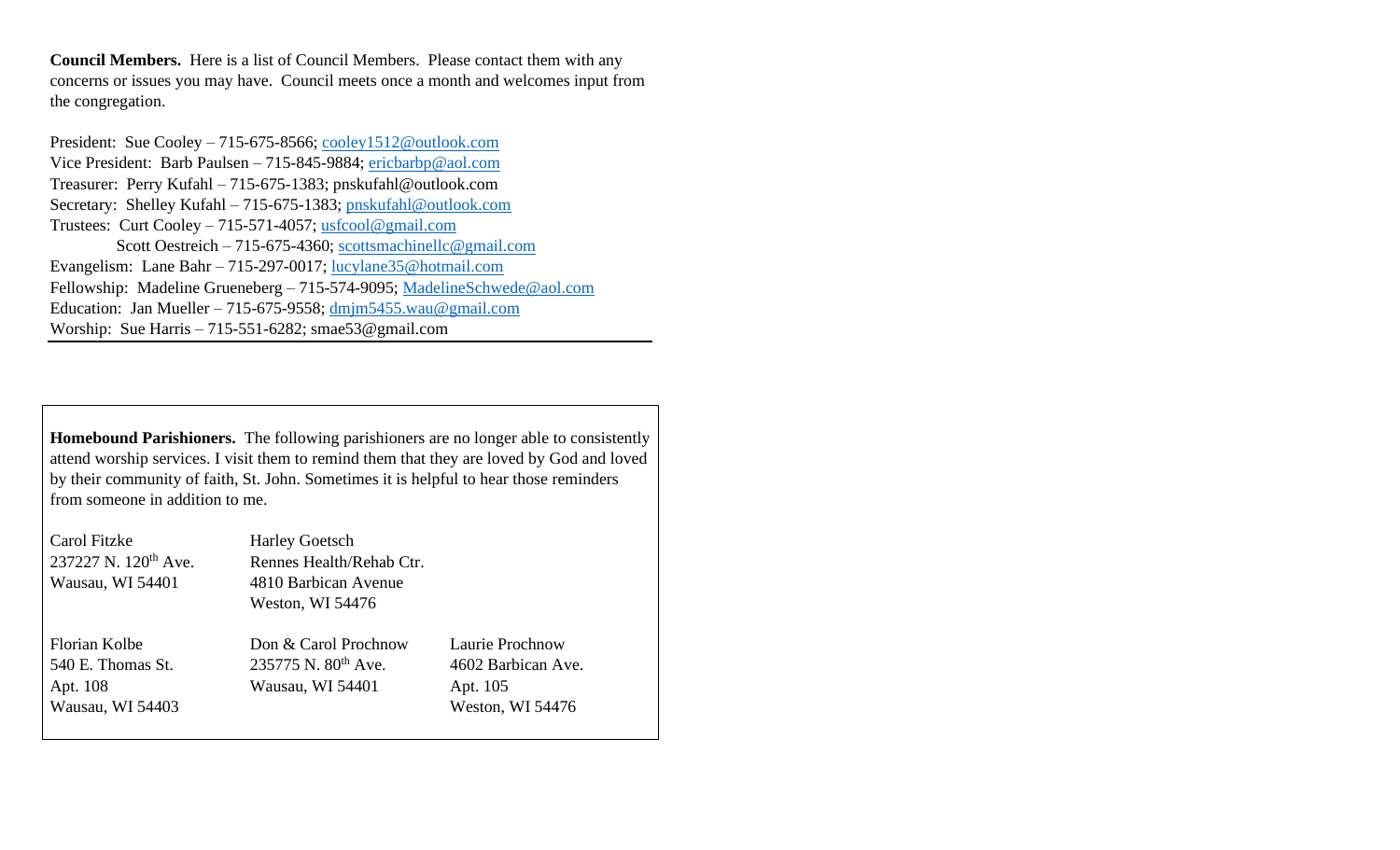| <b>Financial Report for November, 2021</b> |                          |      |                     |  |
|--------------------------------------------|--------------------------|------|---------------------|--|
|                                            | <b>November</b>          |      | <b>Year-to-Date</b> |  |
| <b>Income Received</b>                     | \$11,387.52              |      | \$126,721.50        |  |
| <b>Expenses Paid</b>                       | \$6,022.81               |      | \$106,055.49        |  |
| <b>Difference</b>                          | \$5,364.71               |      | \$20,666.01         |  |
|                                            |                          |      |                     |  |
|                                            | <b>Attendance Report</b> |      |                     |  |
|                                            |                          | 2021 | 2020                |  |
| Average Weekly/November                    |                          | 60   | 99                  |  |
| Average Weekly/Year-to-Date                |                          | 72   | 99                  |  |

*IMPORTANT DATES: Our Annual meeting will be held on Sunday, February 6, 2022, after the worship service. All reports to be included in the Annual report are due to the church office no later than 9:00 a.m. on Wednesday, January 5, 2022!* 

**Council Positions Available!** Our church council is looking for a new president, trustee, treasurer, evangelism chairperson and worship chairperson. If you are interested or want more information, please contact Barb Paulsen at 715-845-9884. It's a great way to have an impact on the future of our church!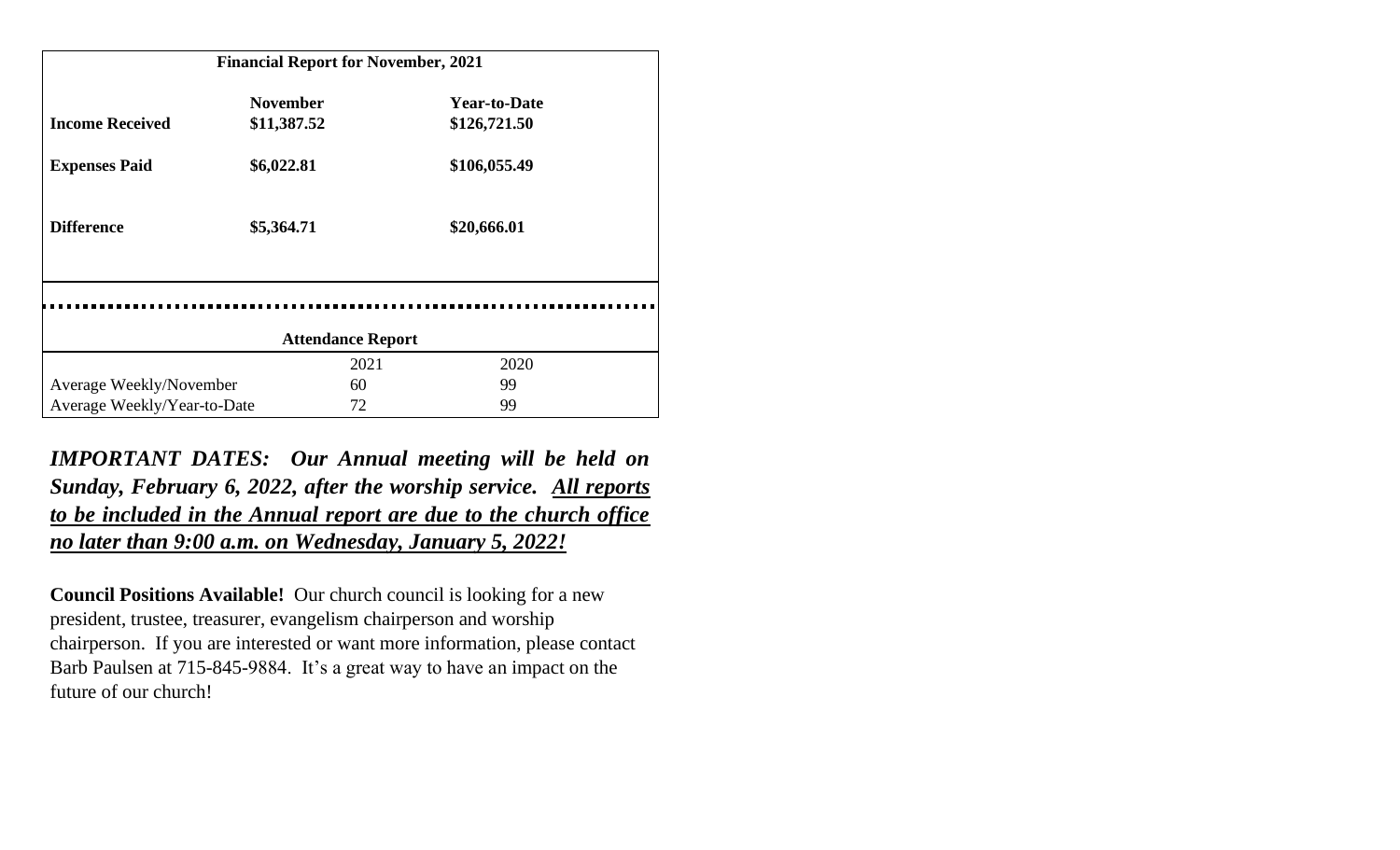**2022 Offering Envelopes.** The offering envelopes for 2022 have arrived – they are in your mailboxes in the narthex. Please stop by and pick them up.

**Council Meeting Minutes.** Copies of the minutes from the most recently held Council meeting are by the mailboxes. Please feel free to pick up a copy. If more are needed, please contact the church office.

**Thrivent Choice Dollars.** St. John receives funds through Thrivent Financial's Thrivent Choice program. By directing Choice Dollars, eligible Thrivent members can recommend which nonprofit organizations they feel should receive charitable funding from Thrivent. If you are an eligible member, please consider us when directing Choice Dollars. Call 800-847-4836.

# **PRAYERS FOR ST. JOHN PARISHIONERS**

Often we are busy and sometimes need gentle reminders on how to make a difference in someone's life. At St. John we have quite a few shut ins and others who are in need of healing prayers. Please consider reaching out to them by perhaps sending a card, a phone call or even a visit. Many folks could use some encouraging words and know they are not forgotten. Mary should have a list of folks on the prayer list and our shut ins are listed in the newsletters. Thank You!!

*"One resolution I have made, and try always to keep, is this: to rise above the little things." -John Burroughs*

The first in a group of refugees from Afghanistan will arrive in our community soon. New Beginnings for Refugees and the Ethiopian Community Development Council, Inc. (ECDC) are collecting donations to fully equip these families with the necessities.

A donation site is located at the Whitewater Music Hall in Wausau in the lower level (door 137). Donations are accepted every Saturday from 9 a.m. to noon or by appointment for a large collection.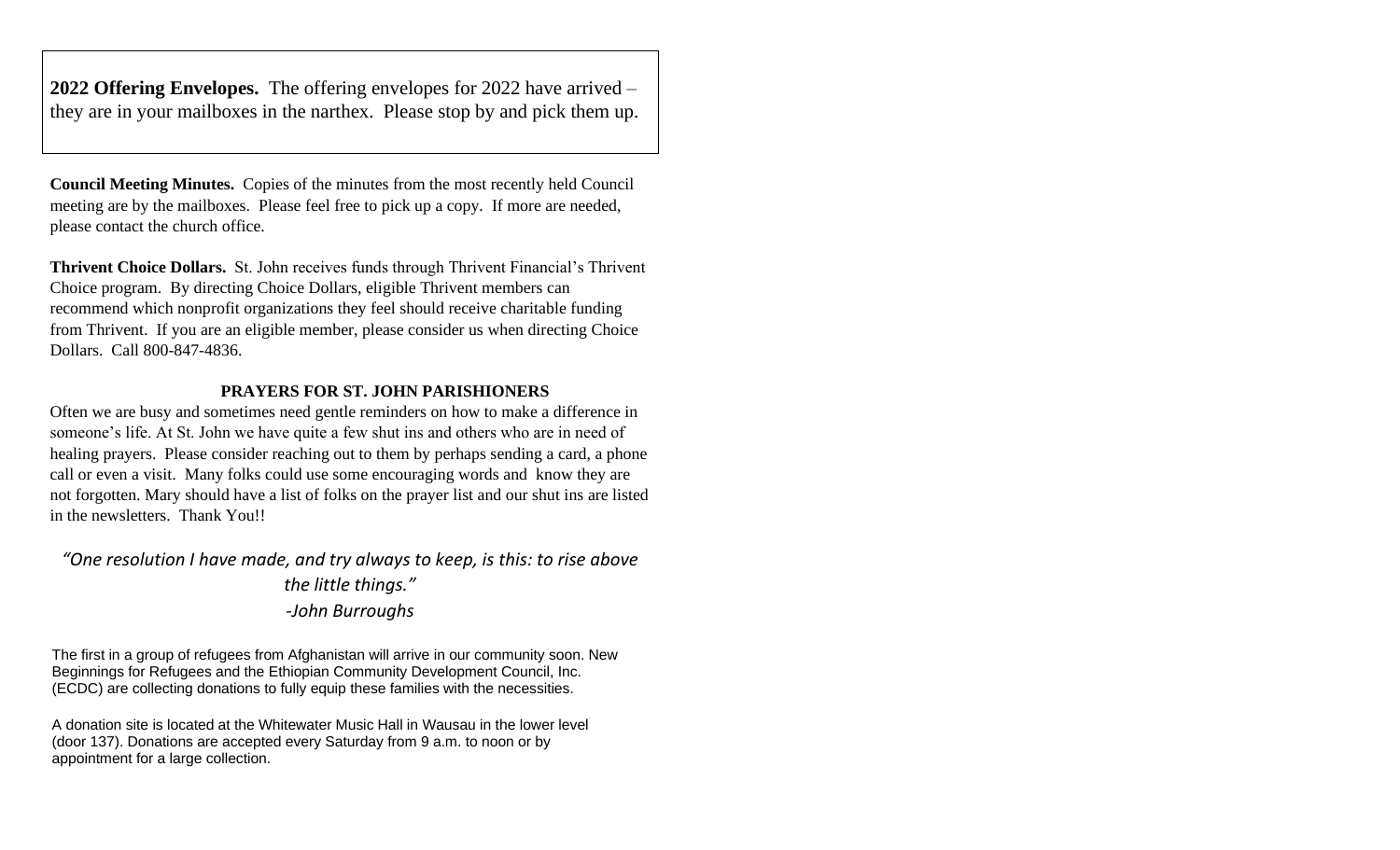All of the collected items will be distributed to a group of refugees arriving in the Wausau area beginning this month. ECDC is responsible for having the housing for the refugees completely set-up and furnished, including linens on the beds and cabinets filled with supplies, upon their arrival.

Some of the items needed include:



Additional items which are needed are listed on [NewBeginningsWI.org.](https://api-internal.weblinkconnect.com/api/Communication/Communication/1230109/click?url=http%3a%2f%2fwww.newbeginningswi.org&x-tenant=wausauchamber)

Financial donations are also welcomed. Donations for ECDC can be made at [ECDCUS.org](https://api-internal.weblinkconnect.com/api/Communication/Communication/1230109/click?url=https%3a%2f%2fwww.ecdcus.org%2fget-involved%2fdonate%2f&x-tenant=wausauchamber) (select the Wausau MCC location to ensure the donations are used locally). Donations for New Beginnings can be made on the Community Foundation of [North Central Wisconsin's site.](https://api-internal.weblinkconnect.com/api/Communication/Communication/1230109/click?url=https%3a%2f%2fcfoncw.fcsuite.com%2ferp%2fdonate%2fcreate%3ffunit_id%3d2947&x-tenant=wausauchamber)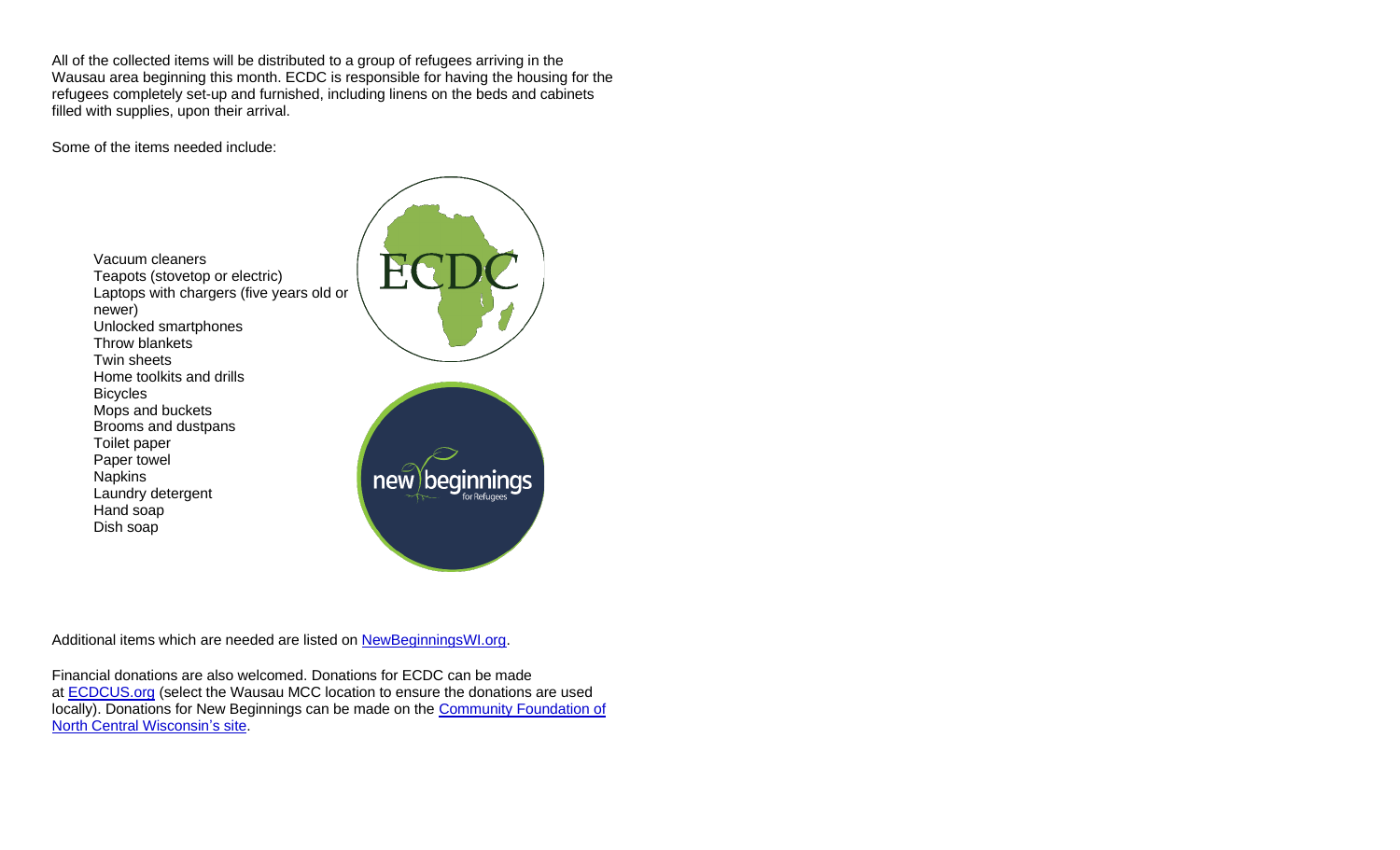# **QUILTER'S REPORT – MARLENE STUBBE**

The quilters meet from 8:30 a.m. – 11:30 a.m. every Tuesday morning. We were able to send 64 quilts to Lutheran World Relief. Thank you for your contributions of fabric. Quilters the past year were Patsy Askew, Darlene Bahr, Shirley Kopplin, Jan Mueller, Erin Randall and Marlene Stubbe. New members are always welcome to help us continue this quilting tradition.

# **VISION FOR ST JOHN**

St. John Evangelical Lutheran Church, Village of Maine, Wausau, WI is a country church with an average Sunday worship attendance of about 100 folks. We are affiliated with the Evangelical Lutheran Church in America. Yet, more than numbers or affiliations, we are a congregation which welcomes all who seek meaning and hope in their lives through all the possibilities of a connection to the love of God in Jesus Christ. At our core, we value and nurture relationships.

### **We Value and Nurture Relationships With our God**

- "He (Jesus) said to him, 'You shall love the Lord your God with all your heart, and with all your soul, and with all your mind.'" (Matthew 22:37 NRSV)

# **We Value and Nurture Relationships with Each Other**

- "I came that they may have life, and have it abundantly." (John 10:10 NRSV)

# **We Value and Nurture Relationships with our Community**

- "I give you a new commandment, that you love one another. Just as I have loved you, you also should love one another." (John 13:34 NRSV)

# **We Value and Nurture Relationships with Ourselves**

- "For this reason…we have not ceased praying for you and asking that you may be filled with the knowledge of God's will in all spiritual wisdom and understanding…" (Colossians 1:9 NRSV)